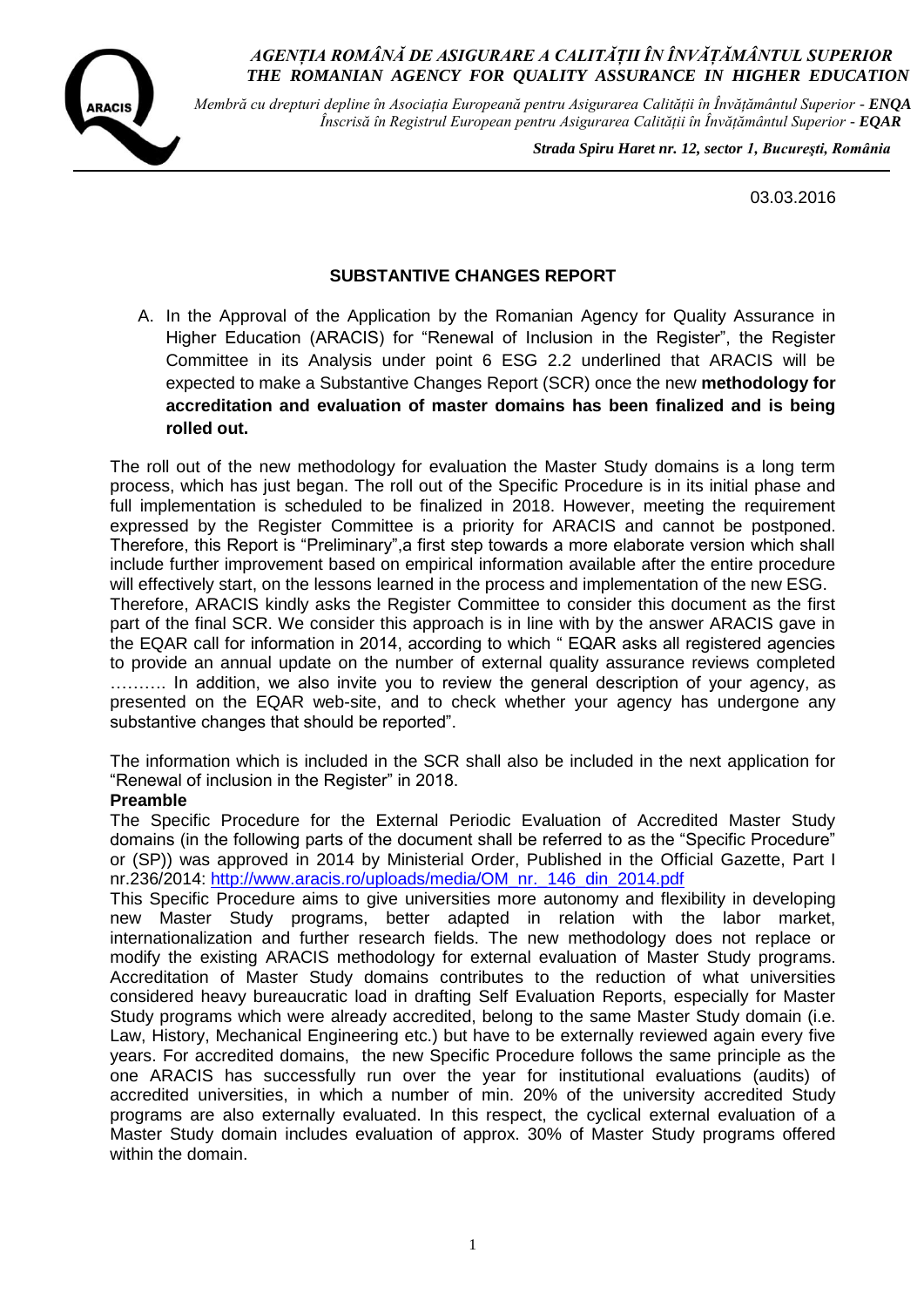

*Membră cu drepturi depline în Asociația Europeană pentru Asigurarea Calității în Învățământul Superior - ENQA Înscrisă în Registrul European pentru Asigurarea Calității în Învățământul Superior - EQAR*

#### *Strada Spiru Haret nr. 12, sector 1, Bucureşti, România*

The detailed ARACIS Procedure, following the approval of the Specific Procedure, was approved by ARACIS Council to make operational the provisions of the Specific Procedure approved by Ministerial Order. This document was published on the ARACIS webpage http://www.aracis.ro/fileadmin/ARACIS/Comunicate\_Media/2014/Proceduri\_privind\_evaluarea [domeniilor\\_de\\_master\\_08.04.2014\\_-\\_FINAL.pdf](http://www.aracis.ro/fileadmin/ARACIS/Comunicate_Media/2014/Proceduri_privind_evaluarea_domeniilor_de_master_08.04.2014_-_FINAL.pdf) (in Romanian) and presented to all Rectors with the Occasion of the Rectors Conference Meeting in 2014, before the procedure was due to be applied.

The Specific Procedure and the detailed ARACIS Procedure are one of the topics of the four training sessions to be organized by ARACIS under the framework of the Project QUALITAS - Contract POSDRU/155/1.2/S/141894 financed from European Funds and from ARACIS contribution. The training sessions are already scheduled and organized for March, April and May 2015. The first session is dedicated to approx. 70 students, the other three sessions to ARACIS evaluators, internal evaluators from the internal quality assurance structures of the universities, academics and other staff, according to the case, for a total number of approx. 270 persons.

#### **Outline of the Specific Procedure approved by Ministerial Order Published in the Official Gazette, Part I nr.236/2014.**

Art1. In the academic year 2013-2014 the accredited Master Study domains are established by the aggregation of the Master Study programs previously accredited by ARACIS before June 30, 2013, according the Government Decision nr.369/2013 for the approval of the Methodology regarding accreditation of Master Study domains on the basis of the accredited master study programs.

*EXPLANATION:* each of the Master Study programs included in one Master Study domain belong to the same common scientific/educational field.

Art.2 Any Master Study program which has not been subject to an external periodical evaluation within 5 years from the date when it was accredited shall be evaluated externally with the occasion of the external evaluation of the master Studies domain.

Art.3. Art.4 and Art.5 *EXPLANATION:* These articles are very detailed, including the multi-year planning of the external evaluation of the Master Study programs mentioned at Art.1. The planning described at Art.3 is based on a statistical analysis of the situation of all Master Study programs from each particular university. Art.4 and Art.5 specifies that the year in which a Master Study domain is externally evaluated is the same for each Study programs to be evaluated in the same given domain. Art.5 specifies the conditions under which universities can offer already accredited Master Study programs until the external evaluation of the Master Study domain becomes effective.

Art.6 COMMENT: this final article describes the obligation of ARACIS to inform universities about the dates at which the Specific procedure for Master Study domains shall start, for each individual university.

#### **Outline of the (detailed) ARACIS Procedure on the accreditation/external periodic evaluation of Master Studies domains**

Due to the large number of Master Study programs in several Master Study domains as well as to the significant differences between the universities and the state of external evaluation of their Master Study programs, the ARACIS procedure has been defined and it shall be applied, according to the case, in the form of three individual (sub-) procedures:

I. Procedure for external periodic evaluation of the Master Studies domains

*COMMENT:* it did not begin yet, with the exception of the fulfillment of ARACIS obligation to inform universities about the dates at which the Specific procedure for Master Study domains shall start, for each individual university

II. Procedure for external evaluation for accreditation of a new Master Study domain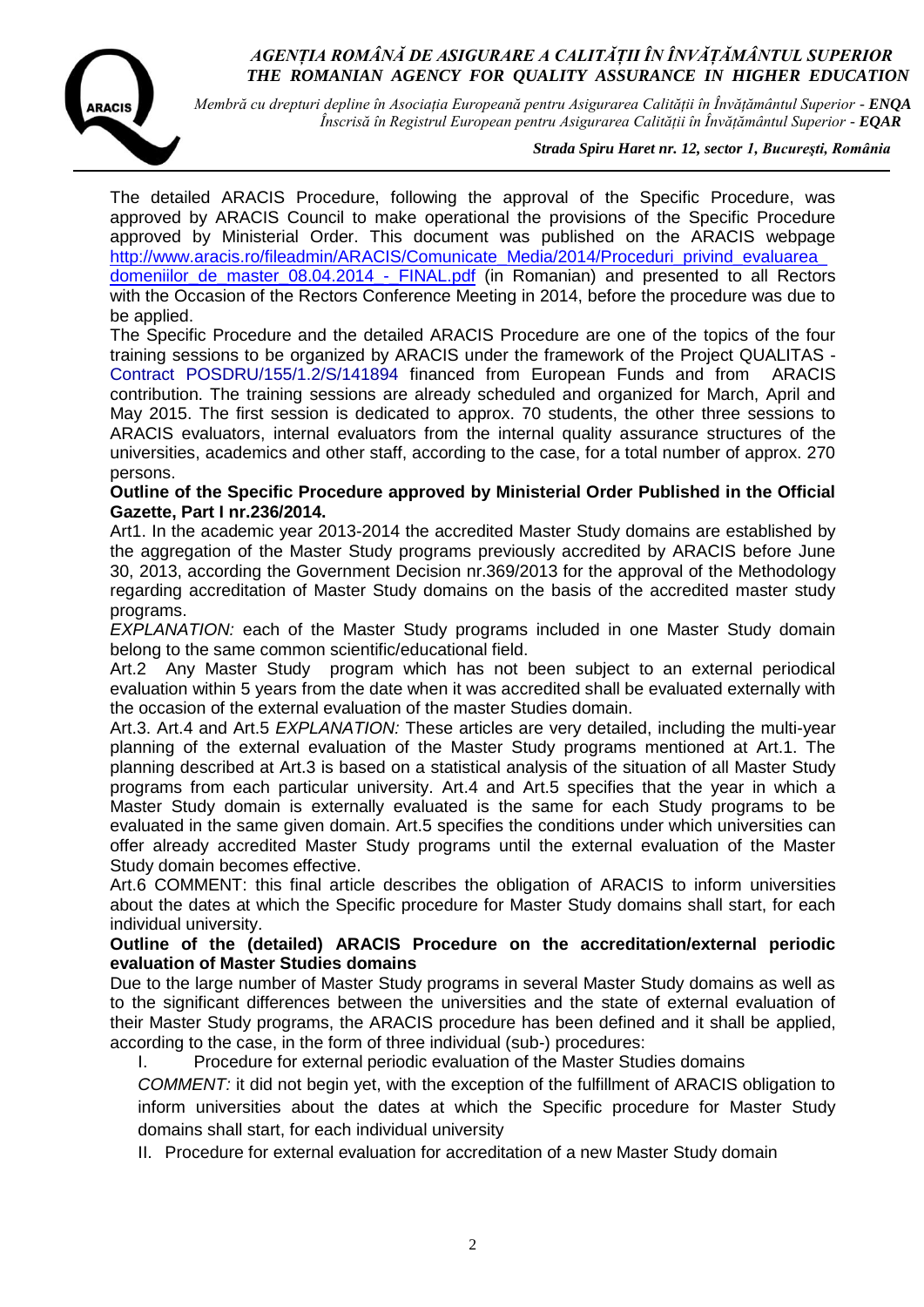

*Membră cu drepturi depline în Asociația Europeană pentru Asigurarea Calității în Învățământul Superior - ENQA Înscrisă în Registrul European pentru Asigurarea Calității în Învățământul Superior - EQAR*

 *Strada Spiru Haret nr. 12, sector 1, Bucureşti, România*

*COMMENT:* a **new** Master Study domain is defined as a domain in which the university does not have any accredited Master Study program.

III. Procedure for inclusion of a new Master Study domain in an accredited Master Study domain.

*COMMENT:* (sub) procedures II and III are the only type of activity for evaluation of Master Study domains ARACIS has run in 2014 and, for 158 full time accredited study programs and 2 part-time study programs, based on the existing methodology for external evaluation of Master Study programs. In 2015 the procedure was applied for 123 Master Studys programs.

These individual (sub-) procedures are briefly described below.

## **I. Procedure for external periodic evaluation of the Master Studies domains**

According the current legislation, each Master Study domain should be externally evaluated every 5 years aiming to confirm accreditation, based on the performance of the accredited Master Studies programs in the domain and of the institutional capacity of the University, as an "institution "empowered" (by the Ministry of Education and Scientific Research) to organize university Master studies – (acronym in Romanian: IOSUM"). On the basis of its own the evaluation, ARACIS is empowered to propose the Ministry of Education and Research either to maintain the "accredited status" for the domain and of the study programs included in the domain at the date at which the evaluation was initiated or to withdraw the "accredited status". The evaluation takes into account a number of quality indicators which prove the capacity of the Master Study domain to run Master Study programs, such as resources (academic staff, facilities …..), type of studies (curricula, full time, part time), teaching language, research interests with students involvement etc. The correlation with the number of students for which the conditions to run the Master Study programs are considered to be adequate is one important output of the ARACIS evaluation.

The periodic (cyclic, every 5 years) external evaluation of a Master Study domain shall include evaluation of approx. 30% of Master Studies programs within the domain.

Universities must draft one Self Evaluation Report (SER) for the Master Study domain together with SERs for each Master Study program which has been selected to be part of the evaluation. The selection procedure is based on several criteria and is performed in consultation with the university.

The team of experts for the site visit shall include 2-4 members and one Master or Doctoral student registered in a Study program which belongs to the same Master Study domain. All the members of the team sign the documents, including the report. After discussion and validation in the ARACIS Council the report of the Council is forwarded to the Ministry of Education and Scientific Research to be included in the Government Decision and in the National register of Qualifications in Higher Education.

Further improvement of the procedure is still in progress and shall be included in the final SCR.